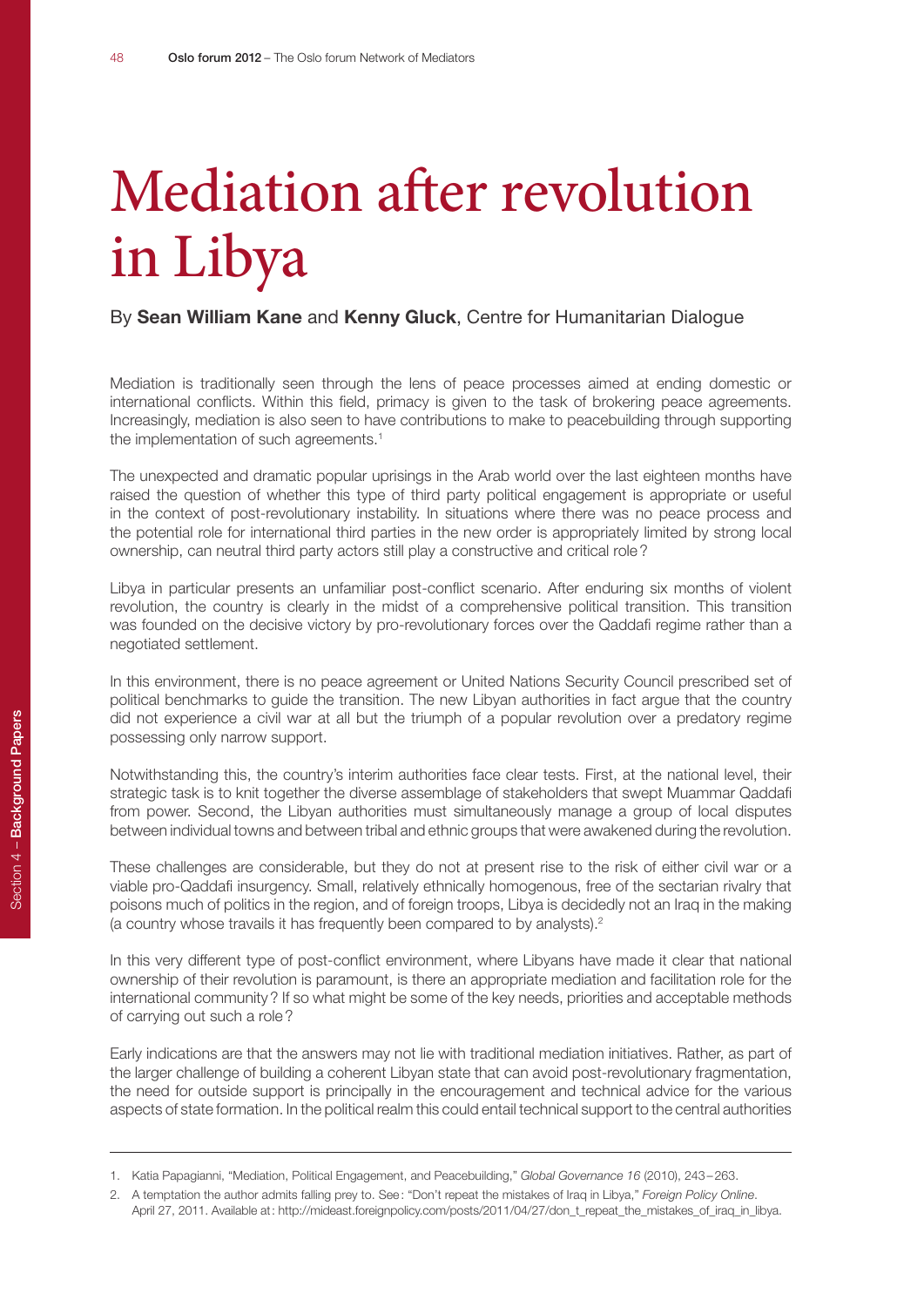in their efforts to facilitate the integration of the diverse revolutionary coalition into the national political transition. At the local level, which to date has been the locus of post-revolutionary violence, there isalso a potential international role in assisting and backing the Libyan state in its own local mediation and conflict resolution interventions.

In these fields, a key role will likely be played by the United Nations Support Mission to Libya (UNSMIL) under its mandate to assist and support Libyan national efforts to undertake inclusive political dialogue, promote national reconciliation and extend state authority.3

# The nature of the new state and the challenge of stability

The defining feature of Libya's revolution is its bottom up nature. All of the Arab uprisings began as popular uprisings, but in Libya the unstructured nature of the uprising was magnified by the absence of many of the basic institutions of the modern state in Qaddafi's Libyan Arab *jamahiriya*. In this context, there was no national institution, such as the military in Egypt, to appeal to for the ouster of the Qaddafi regime. Nor were there major opposition political movements located inside the country that could provide structure to the opposition. Town, tribal and family identities were the key bases for mobilization of the revolution<sup>4</sup> and remain perhaps the most salient organizing principles in Libya.

The original mandate of the umbrella Transitional National Council (TNC) also reflected Libya's incomplete state formation. The Council's main brief during the revolution was to rally support by being the political and international face of the revolution. Particularly outside of its home base of Benghazi, its role in governance and military affairs was circumscribed during the fighting.<sup>5</sup>

These points are critical to understanding Libya's post-Qaddafi landscape. Eastern Libya fell to the opposition and established the transitional Council in a matter of days. But the Council itself played a limited direct role in the uprisings in Tripoli and western Libya. The liberation of the country's west, which accounts for the majority of the country's population, wealth and political power, took a further six months of hard fighting backed by NATO airstrikes.

On the ground, military victory was accomplished by revolutionary brigades from Misrata and the Western Mountains (particularly the town of Zintan in the latter). Isolated and under siege from fierce and sustained counterattacks by Qaddafi-allied forces, Misrata and Zintan developed their own separate governing and military authorities only loosely connected to the TNC.

The local brigades doing the fighting in the west and the political leadership abroad and in the east only really began to develop their political relationship during the celebration of their victory. The relationship would be characterized by some degree of mistrust and competition over ownership of the revolutionary narrative, in particular the question of which group was most responsible for its success.

As a consequence, in significant parts of the country there may be contested legitimacy between the interim government and local actors seen as more directly responsible for the success of the revolution. As one Libyan observer commented, among the revolutionaries everyone is a hero in their own town and nobody everywhere else.<sup>6</sup>

In the short-term this state of affairs is exacerbated by the unelected nature of the TNC. The Council and its appointed Interim Government do not possess a monopoly on the use of force either. Local

<sup>3.</sup> See United Nations Security Council resolution 2009 (2011) which established UNSMIL on September 16, 2011.

<sup>4.</sup> In some locations, revolutionary brigades were organized at even more microlevels, for example through workplace associations such as construction companies in Misrata.

<sup>5.</sup> For further background see International Crisis Group, "Holding Libya Together: Security Challenges After Qadhafi." *Middle East/North Africa Report* N° 115. December 14, 2011.

<sup>6.</sup> Personal communication with the author.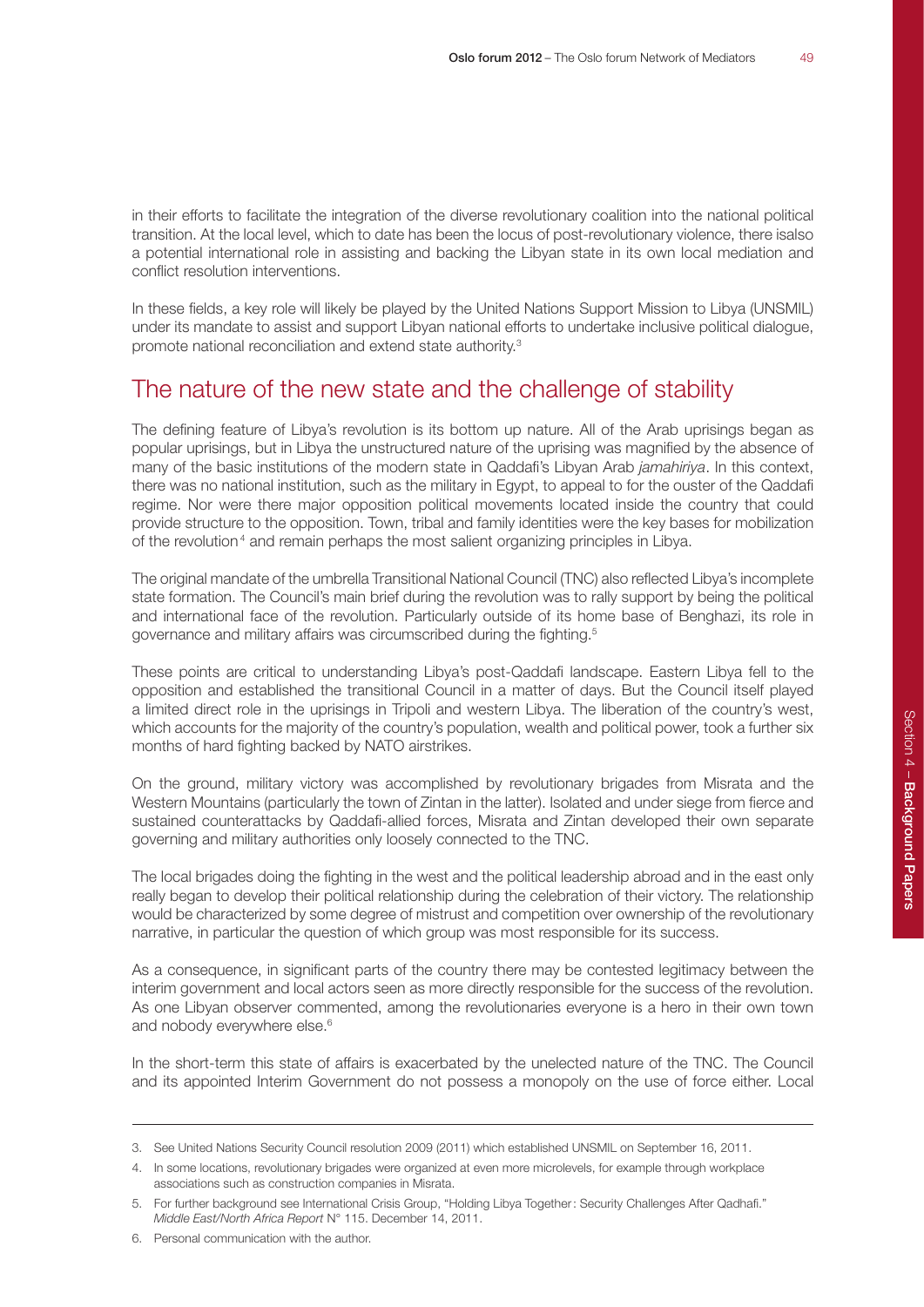revolutionary brigades have greater numbers under arms<sup>7</sup> and a stronger *esprit de corps* than the fledgling national army, which numbers only approximately eight thousand troops.

This leaves the international community in general and mediators specifically with a quandary. In order to respect the genuine local ownership of the Libyan transition, the standard and appropriate entry point is the national government. But the governing authorities are only one of a multitude of actors with popular legitimacy in Libya and not necessarily the most powerful. What then are some of the entry points through which outside mediation might effectively contribute to conflict prevention, resolution and peacebuilding?

### The importance of process

An old quip about the Arab-Israeli peace process has it that the Middle East needs more peace and less of the interminable process. In Libya the reverse may be true. The paramount challenge for Libya's political transition over the next year is likely to be the successful integration of the host of essentially compatible, but powerful and independent-minded local victors into national political processes.

Libya's domestically designed roadmap for the transition contains many of the same elements as other post-conflict timetables over the last decade. These include elections for a constituent assembly to oversee the writing of Libya's new constitution, a constitutional referendum and, assuming the new charter is approved by the public, elections for a new permanent government. Included in this process are transitional justice mechanisms to deal with past and present crimes while vetting the participation of senior members of the Qaddafi regime in the new system.

But the familiarity of this roadmap should not obscure the distinct strategic level challenge that Libya's transition faces. Libya does not possess major ethnic, sectarian or social cleavages that need to be addressed in a "constitution as peace treaty" to reconcile warring groups with fundamentally opposing visions of the new state. Rather the primary task for the interim authorities appears to be effectively acting as an honest broker who can draw the legion of local victors into a transparent and inclusive process of crafting a national compact.

Recall that Libya is a small and homogenous country. Its population is virtually uniformly Sunni Muslim. There are ethnic minorities such as the Amazigh (Berber), Tuareg and Tebou. But these groups collectively account for less than 10% of the population and generally advocate for language and cultural rights rather than the type of extensive autonomy that might presage future statehood demands. Finally, unlike neighboring Egypt or Tunisia, Libya does not have a major social clash between political Islamists and secularists. A broad majority of the pious and observant population appears to support a moderate Islamic reference for the new state and its legal system.

Nor does Libya face the challenge of an armed insurrection seeking to restore the old order. The breadth of public displays of support for the revolution immediately dominates the impressions of the firsttime visitor to Libya.<sup>8</sup> This holds even in parts of the west and south of the country perceived to have supported Qaddafi until late in the game. These areas may have benefited from the old order or been indifferent to the revolution. And their newly found revolutionary colors might also be only skin deep.

<sup>7.</sup> Some 215,000 revolutionary fighters have registered with the Libyan government's Warriors Affairs Commission for Rehabilitation and Development, which is in charge of assistance to former fighters and integrating them into the national security forces. However, by some estimates only some 20,000 to 30,000 of these individuals may have seen front-line combat.

<sup>8.</sup> Oxford Research International similarly found in a recent nationwide poll that 82% of respondents believed that the revolution was 'absolutely right' and 15% 'somewhat right.' A temptation the author admits falling prey to. See: "Don't repeat the mistakes of Iraq in Libya," Foreign Policy Online. April27, 2011. Available at: http://mideast.foreignpolicy.com/posts/2011/04/27/don\_t\_repeat\_the\_mistakes\_of\_iraq\_in\_libya.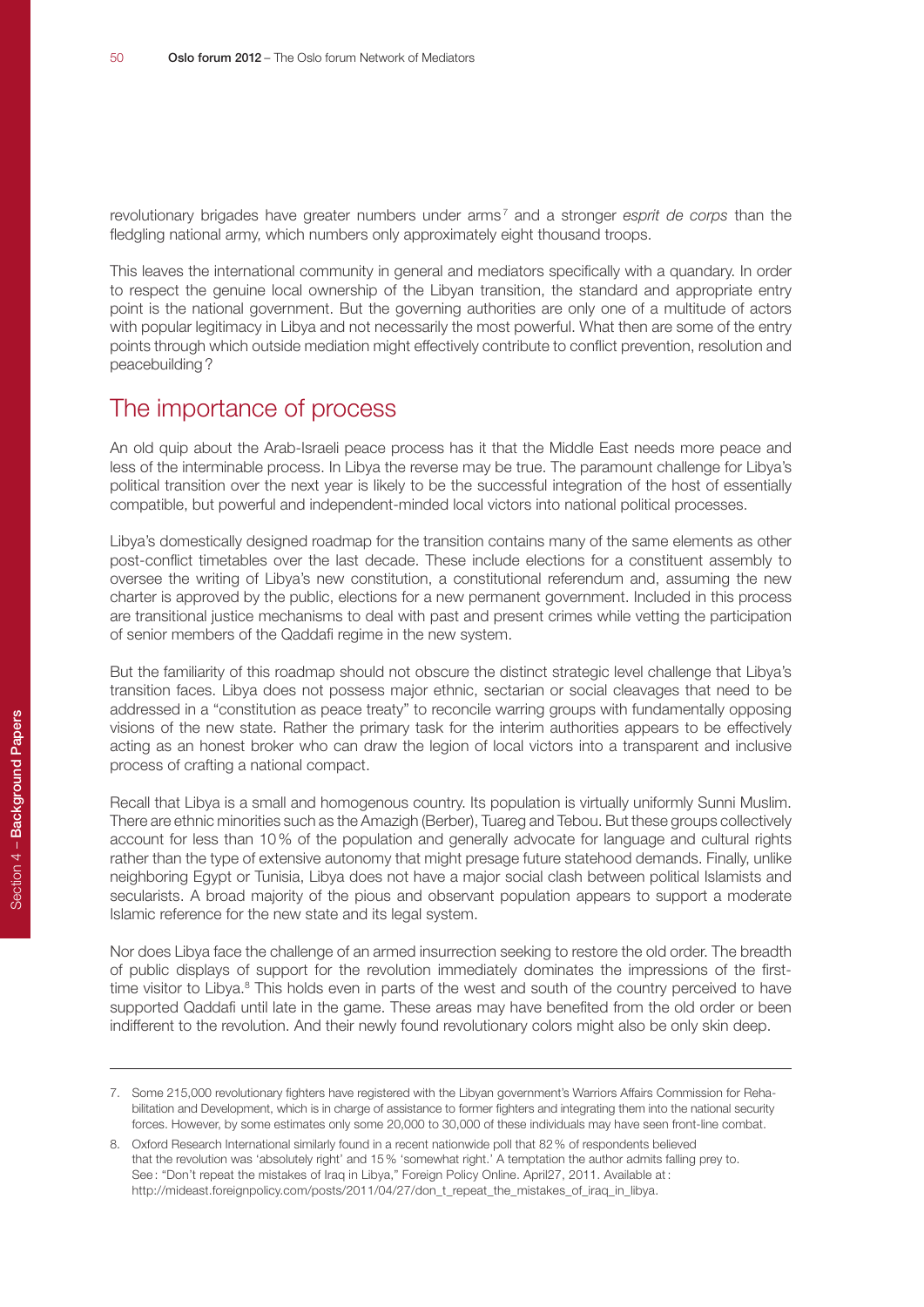But the very existence of these strong professions of support suggests that the primary concern of actors in locations such as Sirte, Zleetan, Bani Walid and Sabha now is to secure their position in the new order rather than actively opposing or seeking to overthrow it.<sup>9</sup>

The threats to the stability of the newly reborn Libyan state are instead to be found largely in the potential fragmentation of the components of the revolutionary coalition. Heavily armed and without a unifying structure or ideology, the towns and brigades which claimed ownership over the revolution often found themselves in competition with their former allies over access to the state. This competition and lack of cohesion in some ways continues to be the principal challenge to the creation of a stable polity.

Secondly, the revolution exacerbated a variety of already existing local ethnic and regional tensions that had been repressed by the previous regime. While no single conflict is of sufficient magnitude to threaten the overall stability of the state, taken together the existing tensions represent the second major challenge to Libya's post-revolutionary security and well-being. In particular the conflicts which involve transnational communities such as the Tuareg require effective management, as they have implications for the stability and development of the Sahel region as a whole.

The effective management of both these challenges involves the development of state capacity to provide a centre of gravity for the political process and to intervene effectively in local conflicts. In this respect, while public opinion data shows that it remains broadly popular, the TNC has at times struggled in its role as national convener and unifier. Its handling of important legislation has been criticized for being opaque and confusing and increased transparency has thus become a core demand for the Libyan public of its leaders.<sup>10</sup> This is noteworthy in a context where there is strong public optimism about the future direction of Libya but where anecdotal and polling evidence suggest that social trust is low.11

Even more so than in other country cases, the circumstances in Libya suggest that weak or nontransparent political processes should be conceived of as the crosscutting challenge to the national transition in Libya. The most impactful mediation engagement by the international community may therefore lie in providing process management advice and support to Libyan authorities. Rather than seeking to advise or mediate on key issues of political tension such as federalism and decentralization or minority rights, there is a need to support the new Libyan state to develop mechanisms for more effective and transparent development of new political structures and legislation.12

<sup>9.</sup> The town of Bani Walid, the second to last pro-regime bastion to fall during the revolution, provides a case in point. In late January 2012, Bani Walid's TNC-endorsed local council and military brigade were ousted by local opponents in a military attack. Contrary to media reports at the time, the motivation for the attack was anger at the detention of local residents by the local government rather than an attempt to restore a pro-Qaddafi regime. Indeed, the local oppositionists have tried to emphasize their anti-Qaddafi credentials by naming their new military brigade the 1993 Brigade, after the coup attempt against Qaddafi that year which was led by officers from Bani Walid.

<sup>10.</sup> See for example Chris Stephen, "Libyan activists demand transparency from National Transitional Council," *The Guardian*. December 13, 2011. Available at: http://www.guardian.co.uk/world/2011/dec/13/libyan-activists-demand-transparency-ntc and Khadija Ali, "Opinion: Towards Transparency," Libyan Tweep Forum. March 25, 2012. Available at http://tweepforum.ly/ opinion/opinion-towards-transparency/?utm\_source=rss&utm\_medium=rss&utm\_campaign=opinion-towards-transparency. Frustration with limited public consultation in the preparation of this year's electoral law was even a precipitating factor in a riot that overran the TNC's Benghazi headquarters in late January. See Liam Stack, "Libya Protests Spur Shake-Up in Interim Government," *New York Times*. January 22, 2012. Available at: http://www.nytimes.com/2012/01/23/world/africa/ protests-shake-libyas-interim-government.html?pagewanted=all.

<sup>11.</sup> An early 2012 poll by Oxford Research International revealed great optimism. Typically 7–8 in 10 respondents said that they were expecting improvements in their personal lives, economic circumstances and their country. At the same time, only 17% believed that most other people could be trusted.

<sup>12.</sup> Libyans do of course have substantive divergences around the definition of the new state, but to date these relatively narrow substantive gaps seem less likely to cause conflict than distrust among the parties and limited channels for communication and policy input. Moreover, process advice is more in keeping with the principle of national ownership and less likely to arouse local concerns over interference with Libya's sovereign affairs.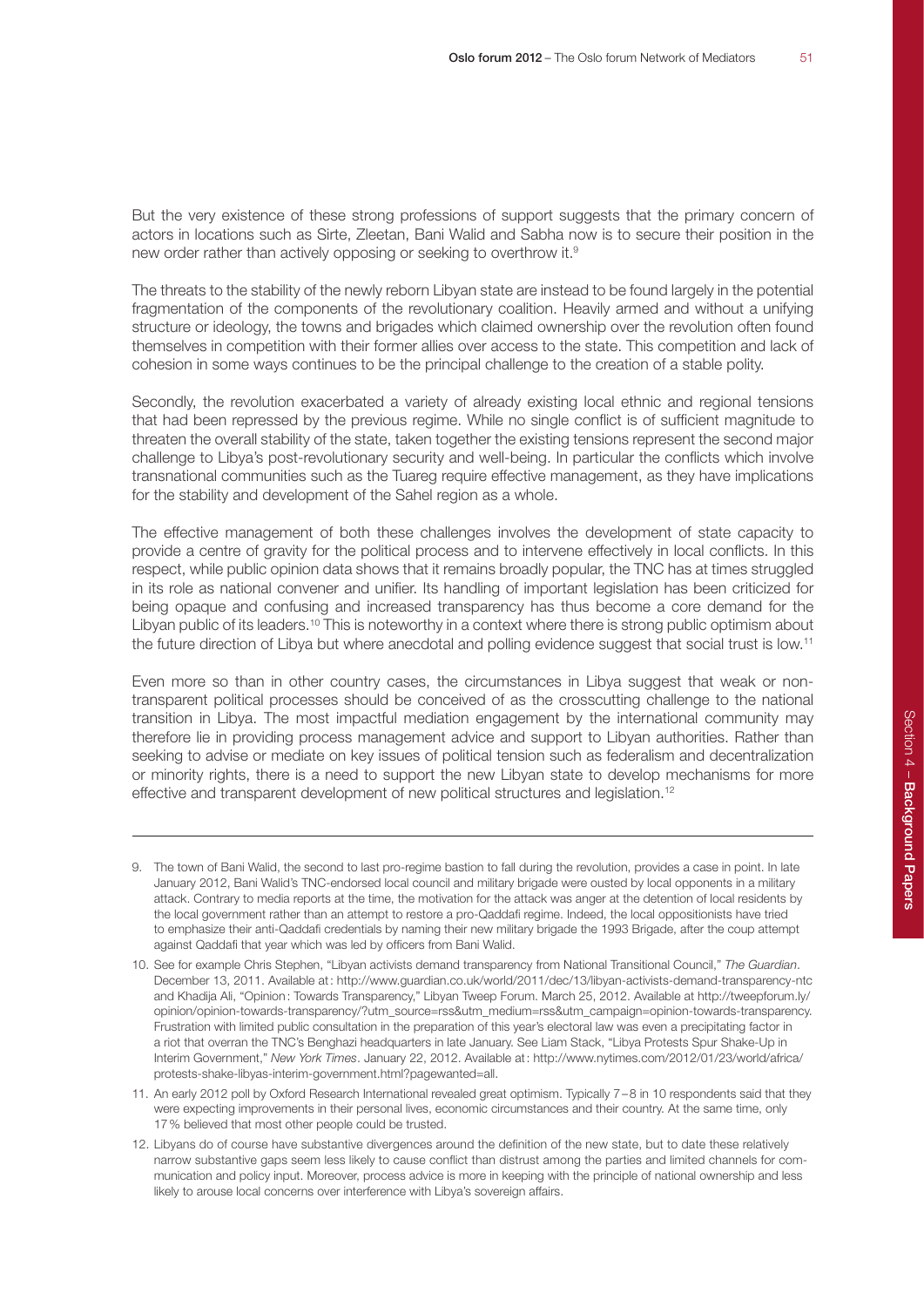### Local conflicts : Symmetries and asymmetries of power

The paramount challenge of Libya's national level political transition may relate to process and integration, but in the meantime the grievances that have led to actual conflict have been primarily local in nature. This localized violence has typically contained a clear pro-revolution versus ex-regime dimension, but can often be traced back to pre-existing roots related to identity and status.

At present none of the host of separate, individual conflicts that have sprung up in the aftermath of the revolution represents a strategic threat to the transition. They implicate relatively small numbers of people and have generally been geographically contained. In the words of one analyst, these conflicts have not been motivated by explicit grievances with the state, driven by secessionist tendencies, or been underpinned by political ideology.13 Notwithstanding this, *collectively* these local conflicts undermine stability and confidence in the transition while raising serious human rights concerns.

Critically, the local conflicts undermine the broader effort of the state to bring armed brigades under state control and coordination. The establishment of institutional control over armed groups is a slow and difficult process for the newly formed state in all areas. In many locales the armed brigades remain the only security providers and it is thus challenging to proceed with disarmament until greater development of state security structures occurs. In this environment, the continuation of local conflicts provides an additional and strong incentive for these groups to retain their weapons and independent military structures as a form of political insurance.

#### Asymmetric local conflicts : Victor and vanquished

The first category of local conflicts includes those defined by poisoned relations between a series of neighboring towns on opposite sides of the revolution in Western Libya, where support for the uprising was comparatively mixed.

In the case of two of the most powerful cities in Libya's new order, Misrata and Zintan, neighbouring towns were used as staging areas by Qaddafi forces and contained individuals who allegedly engaged in war crimes during the fighting. In the aftermath of the conflict, both Tawergha (Misrata's neighbor to the east) and Mshashiya (Zintan's neighbor) had their entire populations deported by victorious fighters from Misrata and Zintan respectively. The emptied towns were themselves subjected to considerable physical damage and looting. Displaced Tawhergis have also subsequently been pursued by Misrata military brigades, who accuse the former of having committed widespread rape and murder.<sup>14</sup>

The cases of Tawergha and Mshashiya also stand out because they were home to traditionally marginalized elements of Libyan society. In both Tawergha and Mshashiya there is a strong sense of "other" compared to the general population of the surrounding areas. Tawergha's population is made up of black-skinned Libyans, a legacy of its 19th-century origins as a transit town in the African slave trade. In the case of Mshashiya, it is alleged that Qaddafi settled a nomadic Bedouin tribe in the town during the 1970s (possibly on the land of local tribes). Both groups are perceived to have been elevated by the Qaddafi regime and later to have sided with it during last year's fighting.

This first set of cases of local conflicts thus reflects wide asymmetries in power where the military pillars of the new regime are utterly dominant and have imposed often brutal conditions on the defeated party. Neither Mshashiya nor Tawergha have recourse to military assets or significant political allies capable of defending their interests.

<sup>13.</sup> See comments by Geoff Porter of North Africa Consulting in Marie-Louise Gumuchian, "Libya struggles to contain tribal conflicts," *Reuters*. April 8, 2012.

<sup>14.</sup> See for example on Misrata-Tawherga : Human Rights Watch, "Libya : Militias Terrorizing Residents of 'Loyalist' Town." October 30, 2011. Available at http://www.hrw.org/news/2011/10/30/libya-militias-terrorizing-residents-loyalist-town. On Zintan-Mshashiya see Amnesty International, "Militias Threaten Hopes for New Libya," March 2012 (in particular Pps. 8, 21, and 34).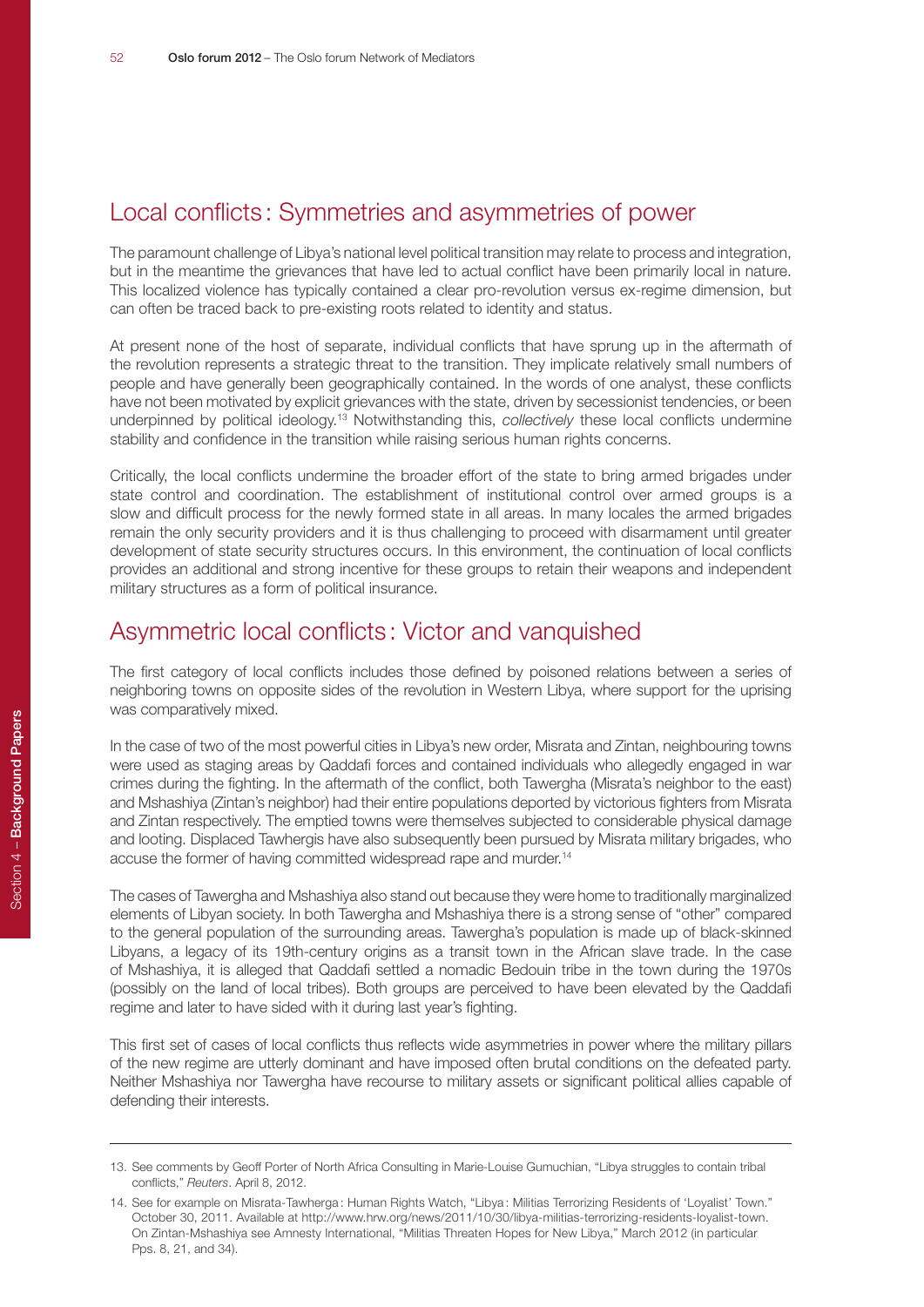Moreover, the new state has yet to intervene in these conflicts, for example through exploring possibilities for a comprehensive dialogue as part of a long-term plan to address the deeply rooted issues between Misrata and Zintan and their respective former neighbors.

## Symmetric local conflicts : Balance of power

More widespread in post-revolutionary Libya is a second category of local conflict in which pre-existing tensions have been exacerbated by the anti-Qaddhafi uprising but where both sides retain access to military and political assets.

Conflicts in Western Libya such as between Zwara and Rigdileen on the Tunisian border and Warshafana and Zawiya near Tripoli also involve groups that were on opposite sides of the revolution. In the immediate aftermath of the collapse of the regime, the anti-Qaddhafi forces in Zwara and Zawiya successfully expanded their spheres of influence over their more loyalist neighbours. However, in recent months local leaders in Rigdileen and Warshafana have regained their footing, reorganized their local security structures, and re-established alliances with groups from within the revolutionary coalition. This has led to several militarized standoffs that necessitated national army interventions. These conflicts generally remain unresolved and characterized by occasional flare-ups of violence.15

The most violent of the more symmetric conflicts have emerged in the south of the country along Libya's long desert borders with Chad and Niger. This region of Fezzan, or southern Libya, is separated from the country's Mediterranean coast by a vast expanse of desert. It is historically a deeply marginalized area. Although it has a majority Arab population, it is sparsely populated and has significant Tebou and Tuareg minorities. These latter two communities span Libya's porous southern international borders.

The minority Tebou and formerly nomadic Tuareg have historically faced discrimination, which has led to difficulties in obtaining full citizenship rights and access to services in Libya. Tuareg from southern Libya and beyond were also recruited by Qaddafi as proxy military forces and are perceived to have fought with regime forces during the revolution. Post-revolution, debates about the Libyan identity of these communities, now heavily armed and potentially supported by kinsmen in Chad, Mali and Niger, constitute perhaps the most pressing political and security question in Fezzan.16

The subset of symmetric conflicts in southern Libya thus also involves tribes or ethnic groups whose pre-existing tensions have been magnified by virtue of being on opposite sides of the anti-Qaddhafi insurrection. The opposing groups in the South also both retain substantial military assets. These conflicts are distinct however in the sense that they involve trans-national ethnic communities, meaning that the implicated political and military networks extend to neighboring countries in the Sahel.

Clashes between the Tebou fighters and local Arab tribes in the southern towns of Kufra and Sabha in January and March 2012 left a total of approximately 250 dead and hundreds more injured. Meanwhile, there have been low-level conflicts between the historically nomadic Tuareg and resident populations in the former desert caravan towns of Ghadames and Ghat in Libya's southwest.

The TNC and national army have followed a "putting out the fire" approach to these two types of symmetric conflicts in western and southern Libya, reacting to outbreaks of fighting by sending political

<sup>15.</sup> Interestingly, the two most prominent pro-Qaddafi bastions, Bani Walid and the former leader's hometown of Sirte, have not become involved in open conflicts with neighboring towns. As mentioned, Bani Walid did see fighting in January 2012. But this was an internal conflict within the town over local governance and security arrangements. It was also exclusively among the Warfalla tribe that makes up its inhabitants. It was thus not a battle between neighboring towns or rival ethnic groups/tribes.

<sup>16.</sup> The Amazigh (Berbers) of Libya's western mountains can also be found in neighboring countries but their place in the new Libya appears more assured following their early and forthright support for the revolution and extensive participation in the military liberation of Tripoli.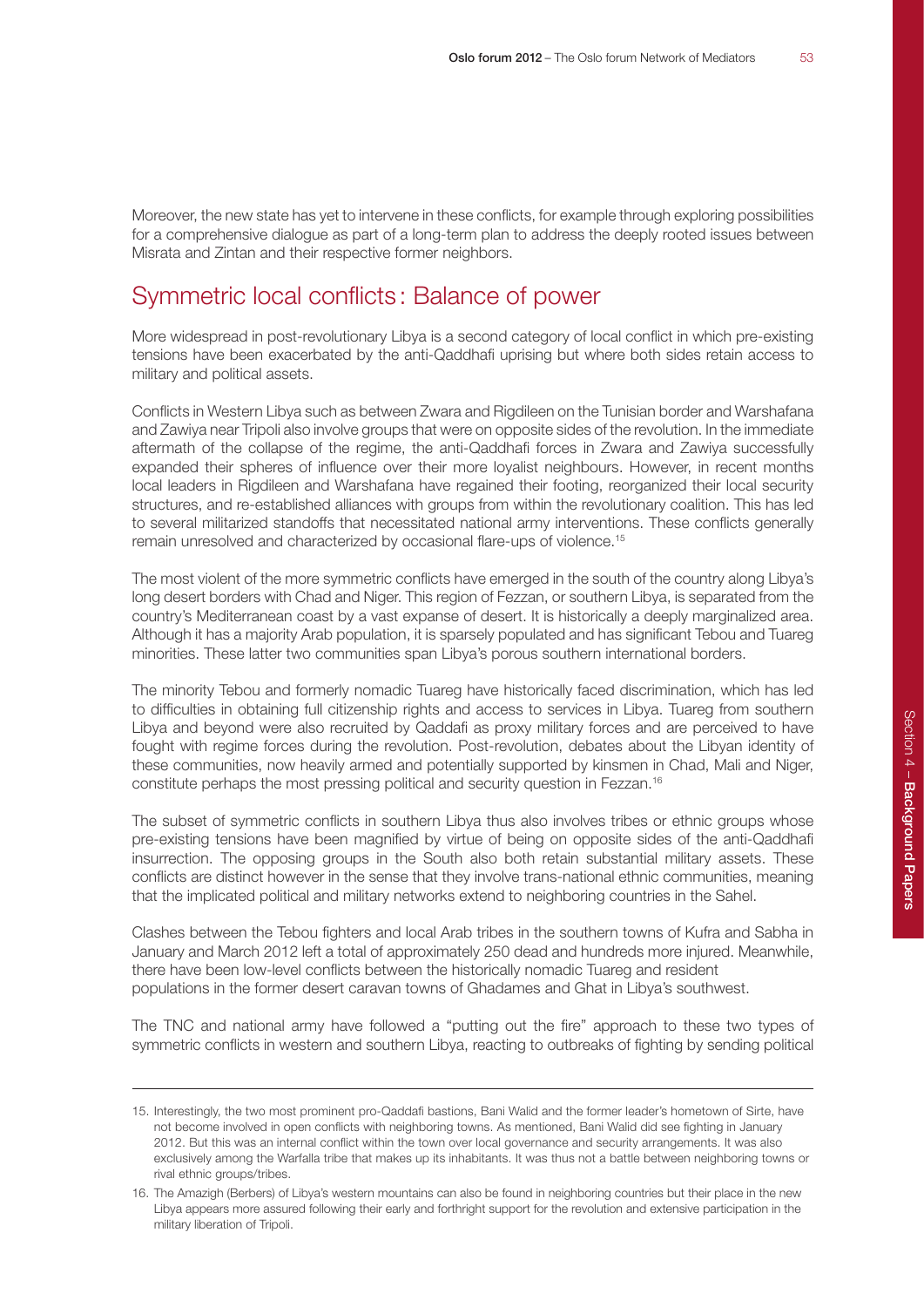delegations and military detachments to broker ceasefires.17 While in one sense representing a challenge to the overall stability of the transition in Libya, the armed revolutionary brigades have played a major and mostly positive role in establishing these armistices. However, while generally successful in halting fighting, the essentially one-off nature of these interventions does not necessarily presage sustainable conflict resolution. Moreover, the fire-fighting approach may prove more difficult to maintain in the Tebou-Arab conflicts in the more inaccessible south (as seen in the fresh outbreak of fighting in Kufra in mid-April 2012).

#### State response and international support

The nature of the state's intervention in local conflicts, and potential role of international mediation support, differ according to the type of conflict. In the more asymmetric conflicts there is a need for the state to play the role of a power mediator capable of imposing certain aspects of settlements and of using its weight and resources to establish firm rules for any reconciliation efforts. If Libya is to build the state of law that was perhaps *the* animating demand of its revolution, the governing authorities must essentially take measures to compensate for the asymmetry of force and lack of dialogue between pro-revolutionary strongholds and utterly defeated towns such as Tawergha and Mshashiya. As a first step, the state is already being called upon to establish credible mechanisms for the investigation and prosecution of individuals accused of war crimes during the revolution.18

There is a role for international support in these efforts both in terms of highlighting international standards as well as providing process and design support to state-led efforts. But in these sensitive conflicts there is likely to exist only limited space for direct international mediation efforts. This is because the resolution of these conflicts appears to principally hinge on the ability of the Libyan authorities to re-assert core aspects of the power of the state.

In symmetric conflicts, the role of the state would seem to be more in line with that of a neutral facilitator that can build on its existing role in establishing cease-fires. Given the youth and frailty of some state institutions and the difficulty of maintaining a neutral stance between important constituencies, there will likely be some situations in which strong Libyan non-governmental groups may take the lead in attempting to mediate local conflicts. Here as well there is likely to be a need for international support in developing adequate processes between militarized communities as well as well-designed agreement handling issues like transitional justice, citizenship rights and responsibilities, and local power-sharing arrangements. These agreements will need to be carefully tailored so that they support the legal and institutional frameworks of the new state.

Perhaps the most apparent role for international mediation support will centre on the issue of the transnational communities. State-led efforts to resolve local tensions will need to be bolstered by the development of legal frameworks and institutional mechanisms which better recognize and address the transnational nature of some of the Sahel's communities. Ideally this framework will require both consultations between these communities and the Libyan government as well as inter-governmental arrangements between the states of the Sahel.

Returning finally to the original question posed at the outset of this paper, international mediation expertise can thus clearly add value to the peacebuilding efforts of Libya's post-revolutionary authorities.

<sup>17.</sup> In the words of Military Chief of Staff Yusuf Mangoush, the National Army is only capable of responding to flare-ups, not preventing them. An NTC spokesperson also commented that the Army was beginning to be stretched thin by the volume of local conflicts. See *Libya Herald*, "Government says it came under attack in Zwara fighting." April 6, 2012. Available at: http://www.libyaherald.com/government-says-it-came-under-attack-in-zuara-fighting/.

<sup>18.</sup> Misrati officials in particular have listed the intervention of state judicial authorities, investigations, and prosecutions as prerequisites for a reconciliation process with Tawergha.